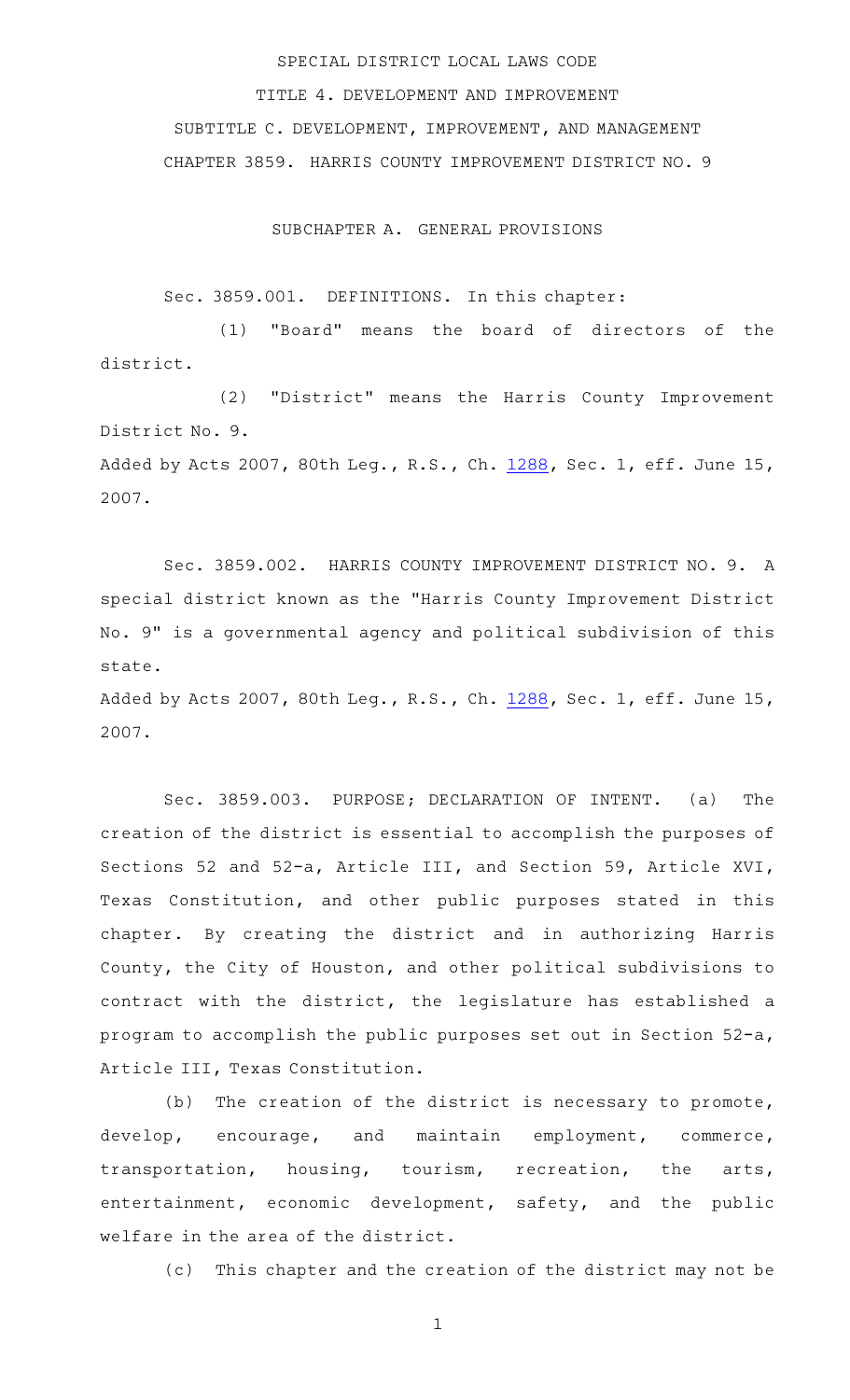interpreted to relieve Harris County or the City of Houston from providing the level of services provided as of September 1, 2007, to the area in the district or to release the county or the city from the obligations of each entity to provide services to that area. The district is created to supplement and not to supplant the county or city services provided in the area in the district. Added by Acts 2007, 80th Leg., R.S., Ch. [1288,](http://www.legis.state.tx.us/tlodocs/80R/billtext/html/HB04110F.HTM) Sec. 1, eff. June 15, 2007.

Sec. 3859.004. FINDINGS OF BENEFIT AND PUBLIC PURPOSE. (a) The district is created to serve a public use and benefit.

(b) All land and other property included in the district will benefit from the improvements and services to be provided by the district under powers conferred by Sections 52 and 52-a, Article III, and Section 59, Article XVI, Texas Constitution, and other powers granted under this chapter.

(c) Each improvement project or service authorized by this chapter is essential to carry out a public purpose.

(d) The creation of the district is in the public interest and is essential to:

(1) further the public purposes of developing and diversifying the economy of the state;

(2) eliminate unemployment and underemployment; and

(3) develop or expand transportation and commerce.

 $(e)$  The district will:

(1) promote the health, safety, and general welfare of residents, employers, employees, visitors, and consumers in the district, and of the public;

(2) provide needed funding for the district to preserve, maintain, and enhance the economic health and vitality of the area as a community and business center;

(3) promote the health, safety, welfare, and enjoyment of the public by providing public art and pedestrian ways and by landscaping and developing certain areas in the district, which are necessary for the restoration, preservation, and enhancement of scenic and aesthetic beauty;

(4) promote and benefit commercial development and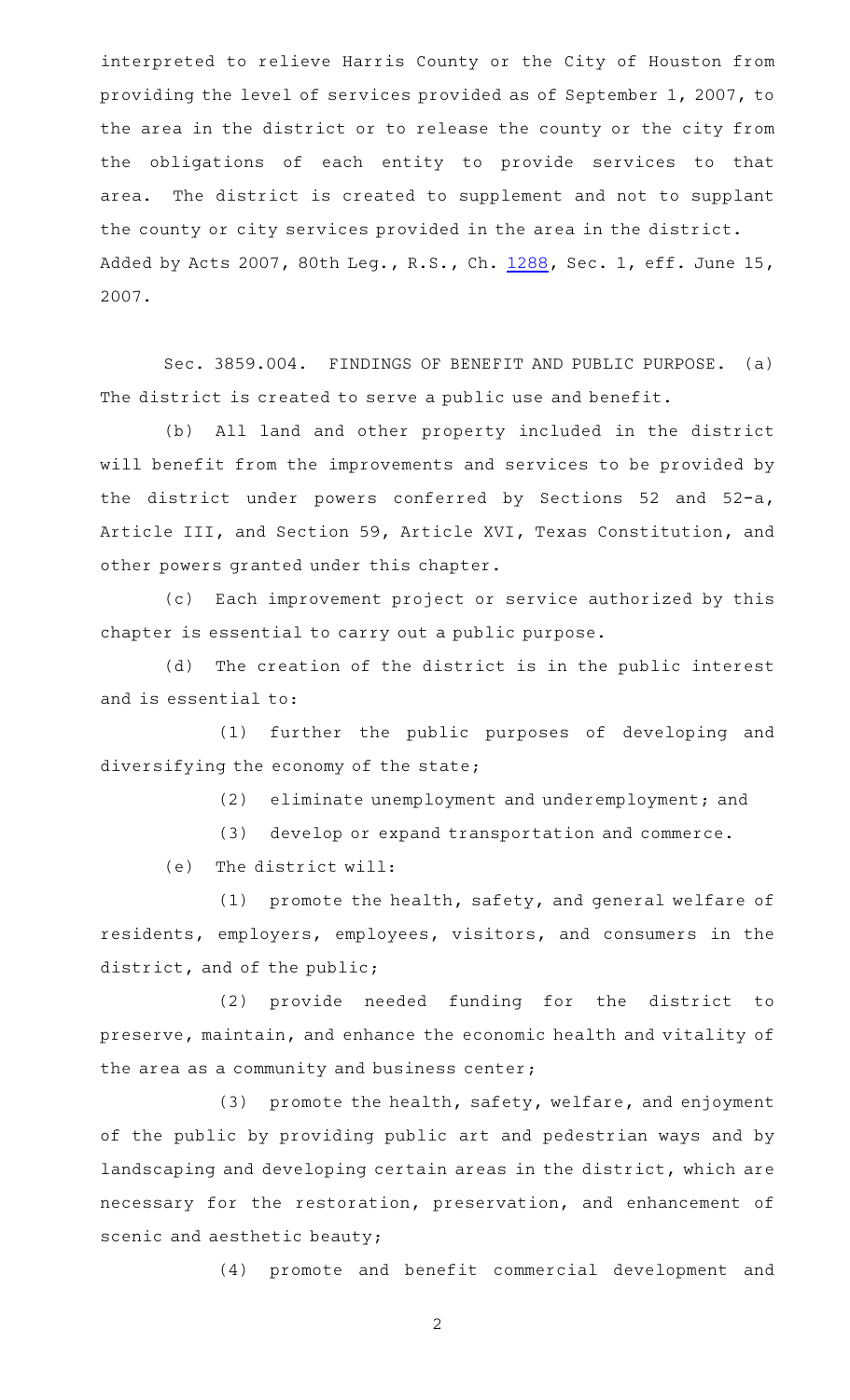commercial areas in the district; and

(5) promote and develop public transportation and pedestrian facilities and systems using new and alternative means that are attractive, safe, and convenient, including securing expanded and improved transportation and pedestrian facilities and systems, to:

(A) address the problem of traffic congestion in the district, the need to control traffic and improve pedestrian safety, and the limited availability of money; and

(B) benefit the land and other property in the district and the residents, employers, employees, visitors, and consumers in the district and the public.

(f) Pedestrian ways along or across a street, whether at grade or above or below the surface, and street lighting, street landscaping, and street art objects are parts of and necessary components of a street and are considered to be a street or road improvement.

(g) The district will not act as the agent or instrumentality of any private interest even though the district will benefit many private interests as well as the public. Added by Acts 2007, 80th Leg., R.S., Ch. [1288,](http://www.legis.state.tx.us/tlodocs/80R/billtext/html/HB04110F.HTM) Sec. 1, eff. June 15, 2007.

Sec. 3859.005. DISTRICT TERRITORY. (a) The district is composed of the territory described by Section 2 of the Act enacting this chapter, as that territory may have been modified under:

- (1) Section 3859.106;
- (2) Subchapter J, Chapter 49, Water Code; or
- $(3)$  other law.

(b) The boundaries and field notes of the district contained in Section 2 of the Act enacting this chapter form a closure. A mistake in the field notes or in copying the field notes in the legislative process does not in any way affect:

(1) the district's organization, existence, and validity;

(2) the district's right to issue any type of bond, including a refunding bond, for a purpose for which the district is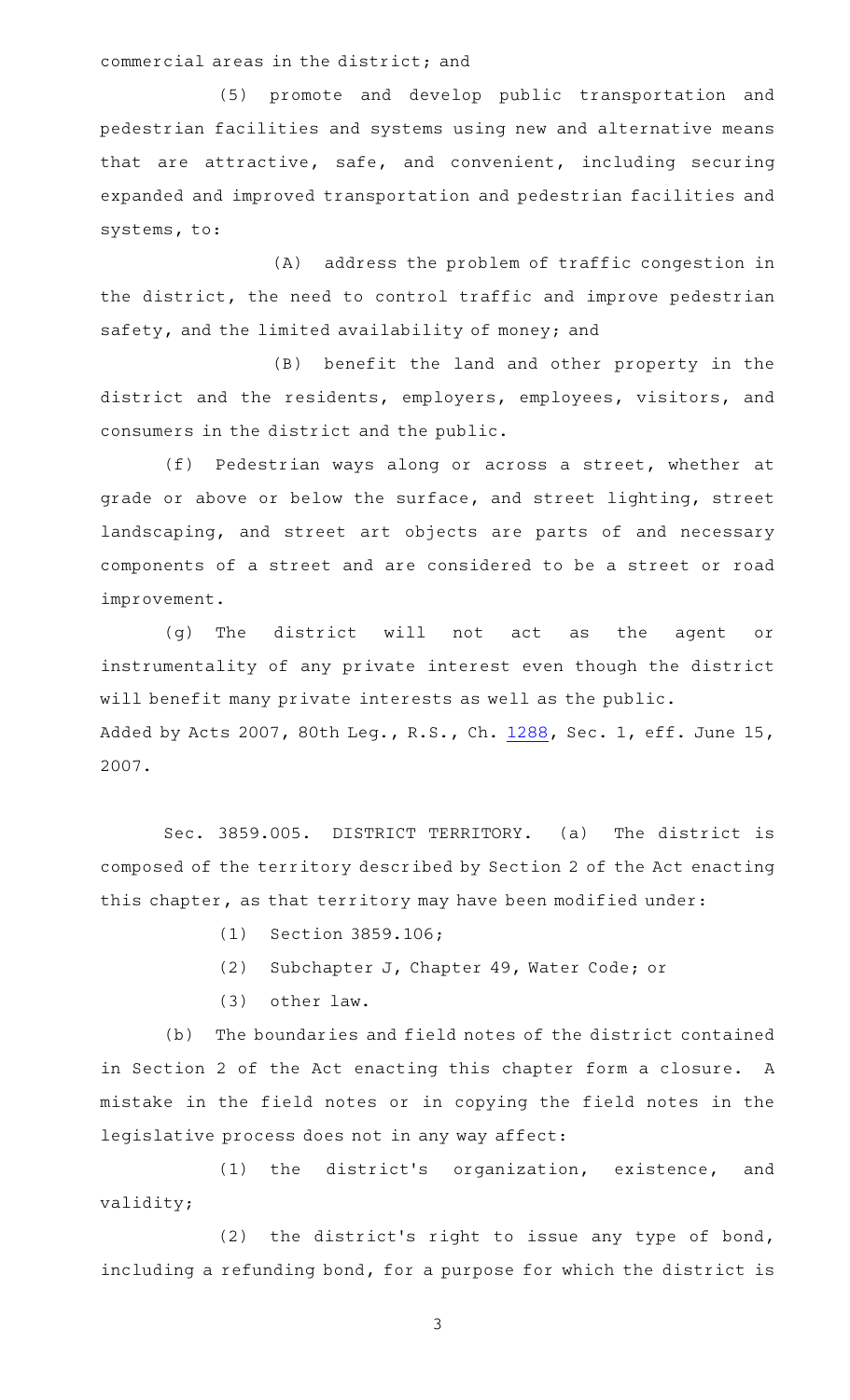created or to pay the principal of and interest on the bond;

(3) the district's right to impose and collect an assessment or tax; or

 $(4)$  the legality or operation of the district or the board.

(c)AAA description of the district 's boundaries shall be filed with the Texas Commission on Environmental Quality. The commission by order may correct a mistake in the description of the district 's boundaries.

Added by Acts 2007, 80th Leg., R.S., Ch. [1288,](http://www.legis.state.tx.us/tlodocs/80R/billtext/html/HB04110F.HTM) Sec. 1, eff. June 15, 2007.

Sec. 3859.006. TORT LIABILITY. The district is a governmental unit under Chapter 101, Civil Practice and Remedies Code, and the operations of the district are essential government functions and are not proprietary functions for any purpose, including the application of Chapter 101, Civil Practice and Remedies Code.

Added by Acts 2007, 80th Leg., R.S., Ch. [1288,](http://www.legis.state.tx.us/tlodocs/80R/billtext/html/HB04110F.HTM) Sec. 1, eff. June 15, 2007.

Sec. 3859.007. ELIGIBILITY FOR REINVESTMENT ZONES. All or any part of the area of the district is eligible to be included in a tax increment reinvestment zone created by the City of Houston under Chapter 311, Tax Code.

Added by Acts 2007, 80th Leg., R.S., Ch. [1288,](http://www.legis.state.tx.us/tlodocs/80R/billtext/html/HB04110F.HTM) Sec. 1, eff. June 15, 2007.

Sec. 3859.008. LIBERAL CONSTRUCTION OF CHAPTER. This chapter shall be liberally construed in conformity with the findings and purposes stated in this chapter. Added by Acts 2007, 80th Leg., R.S., Ch. [1288,](http://www.legis.state.tx.us/tlodocs/80R/billtext/html/HB04110F.HTM) Sec. 1, eff. June 15, 2007.

# SUBCHAPTER B. BOARD OF DIRECTORS

Sec. 3859.051. BOARD OF DIRECTORS; TERMS. (a) The district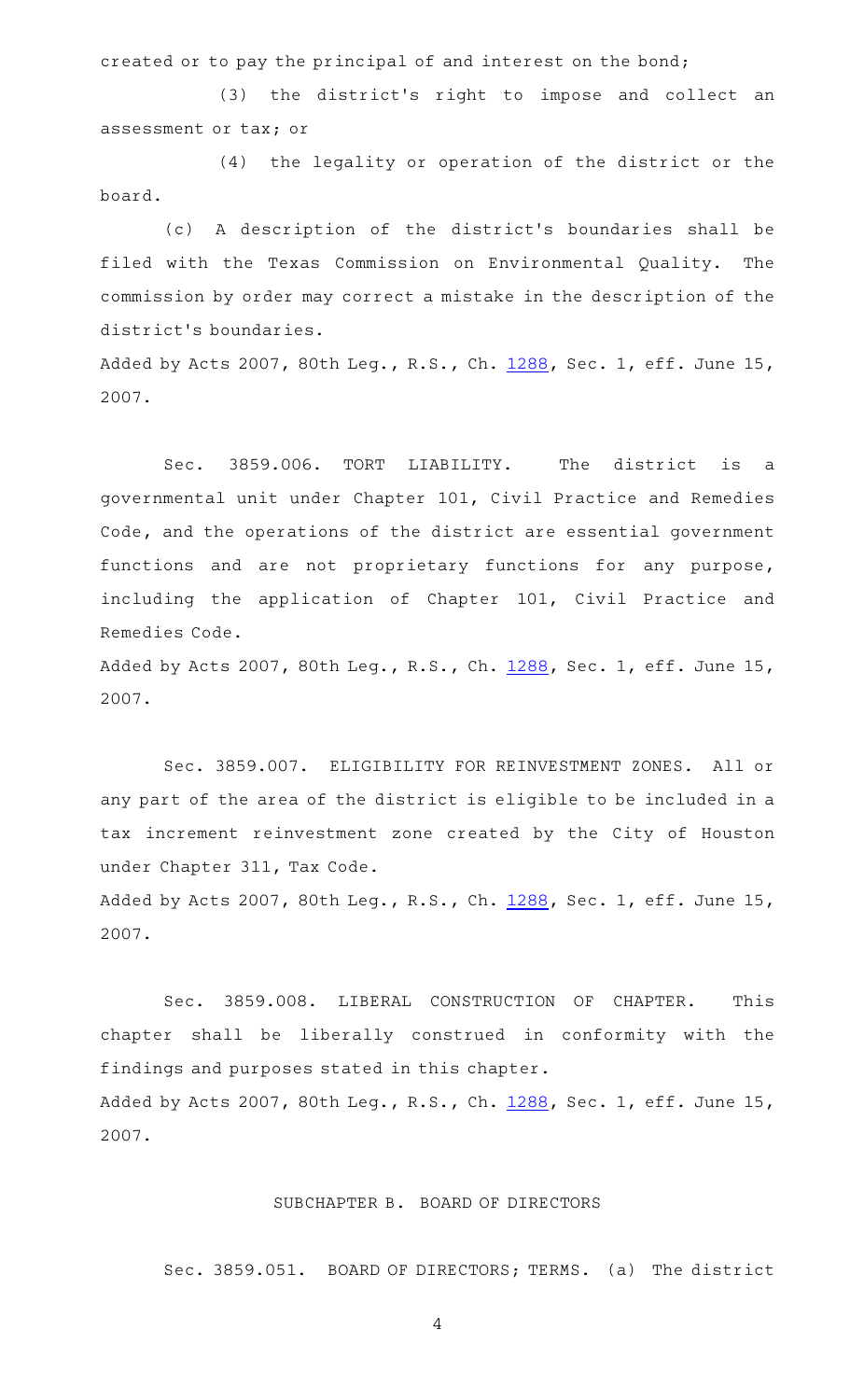is governed by a board of 11 directors who serve staggered terms of four years with five or six directors' terms expiring June 1 of each odd-numbered year.

(b) The board by resolution may increase or decrease the number of directors on the board, but only if a majority of the board finds that it is in the best interest of the district to do so. The board may not:

(1) increase the number of directors to more than  $15;$ or

(2) decrease the number of directors to fewer than five.

(c) Sections 49.053, 49.054, 49.056, 49.057, 49.058, and 49.060, Water Code, apply to the board.

(d) Subchapter D, Chapter 375, Local Government Code, applies to the board to the extent that subchapter does not conflict with this chapter.

Added by Acts 2007, 80th Leg., R.S., Ch. [1288,](http://www.legis.state.tx.us/tlodocs/80R/billtext/html/HB04110F.HTM) Sec. 1, eff. June 15, 2007.

Sec. 3859.052. APPOINTMENT OF DIRECTORS ON INCREASE IN BOARD SIZE. If the board increases the number of directors under Section 3859.051, the board shall appoint qualified persons to fill the new director positions and shall provide for staggering the terms of the directors serving in the new positions. On expiration of the term of a director appointed under this section, a succeeding director shall be appointed and qualified as provided by Subchapter D, Chapter 375, Local Government Code.

Added by Acts 2007, 80th Leg., R.S., Ch. [1288,](http://www.legis.state.tx.us/tlodocs/80R/billtext/html/HB04110F.HTM) Sec. 1, eff. June 15, 2007.

#### SUBCHAPTER C. POWERS AND DUTIES

Sec. 3859.101. DISTRICT POWERS. The district has:

(1) all powers necessary to accomplish the purposes for which the district was created;

(2) the rights, powers, privileges, authority, and functions of a district created under Chapter 375, Local Government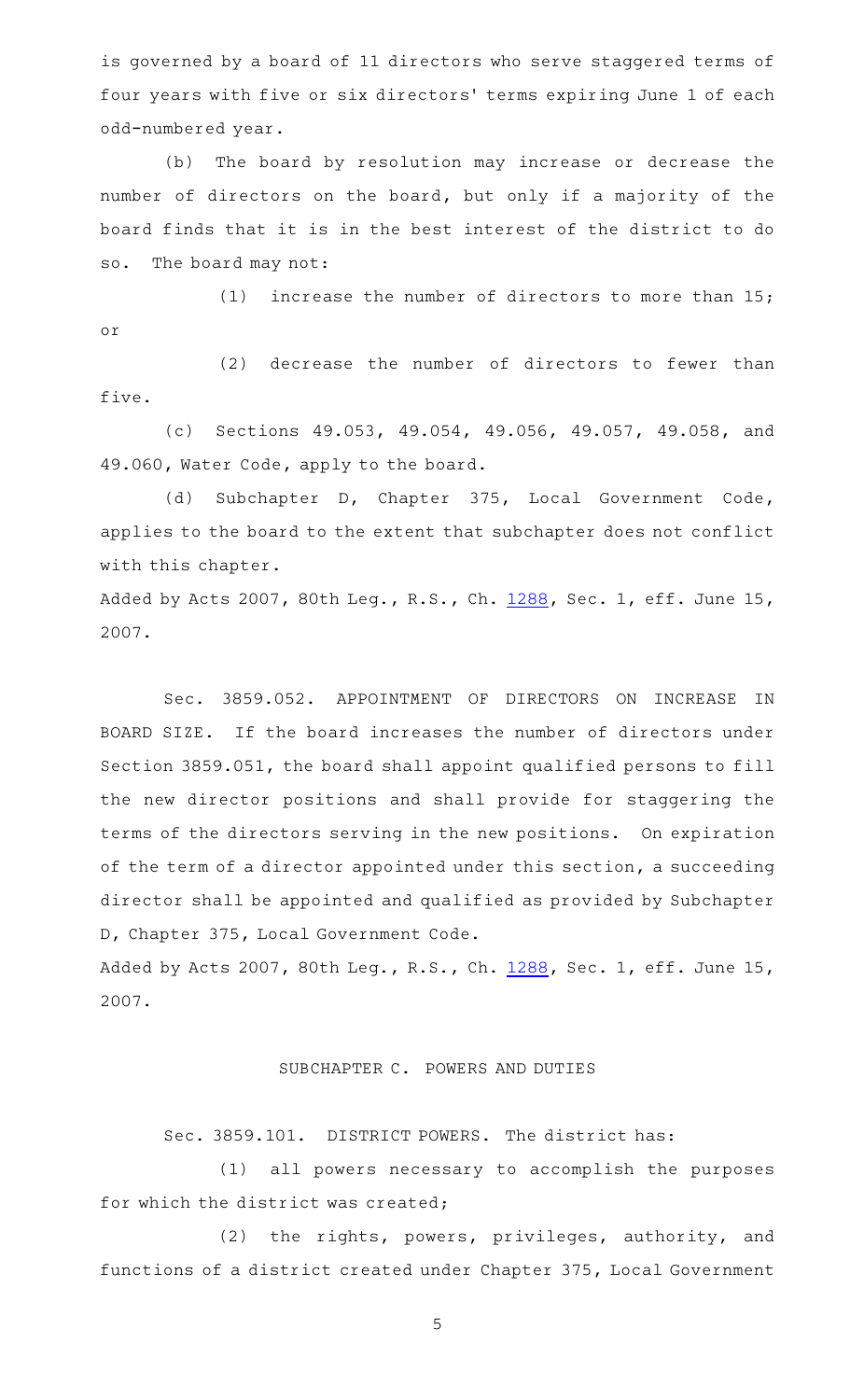Code;

 $(3)$  the powers, duties, and contracting authority specified by Subchapters H and I, Chapter 49, Water Code;

(4) the powers given to a corporation under Chapter 505, Local Government Code, including the power to own, operate, acquire, construct, lease, improve, and maintain the projects described by that chapter; and

(5) the powers of a housing finance corporation created under Chapter 394, Local Government Code. Added by Acts 2007, 80th Leg., R.S., Ch. [1288,](http://www.legis.state.tx.us/tlodocs/80R/billtext/html/HB04110F.HTM) Sec. 1, eff. June 15, 2007.

Amended by:

Acts 2009, 81st Leg., R.S., Ch. [87](http://www.legis.state.tx.us/tlodocs/81R/billtext/html/SB01969F.HTM), Sec. 21.046, eff. September 1, 2009.

Sec. 3859.102. NONPROFIT CORPORATION. (a) The board by resolution may authorize the creation of a nonprofit corporation to assist and act for the district in implementing a project or providing a service authorized by this chapter.

 $(b)$  The nonprofit corporation:

(1) has each power of and is considered for purposes of this chapter to be a local government corporation created under Chapter 431, Transportation Code; and

(2) may implement any project and provide any service authorized by this chapter.

(c) The board shall appoint the board of directors of the nonprofit corporation. The board of directors of the nonprofit corporation shall serve in the same manner as, for the same term as, and on the same conditions as the board of directors of a local government corporation created under Chapter 431, Transportation Code.

Added by Acts 2007, 80th Leg., R.S., Ch. [1288,](http://www.legis.state.tx.us/tlodocs/80R/billtext/html/HB04110F.HTM) Sec. 1, eff. June 15, 2007.

Sec. 3859.103. ELECTIONS. (a) District elections must be held in the manner provided by Subchapter L, Chapter 375, Local Government Code.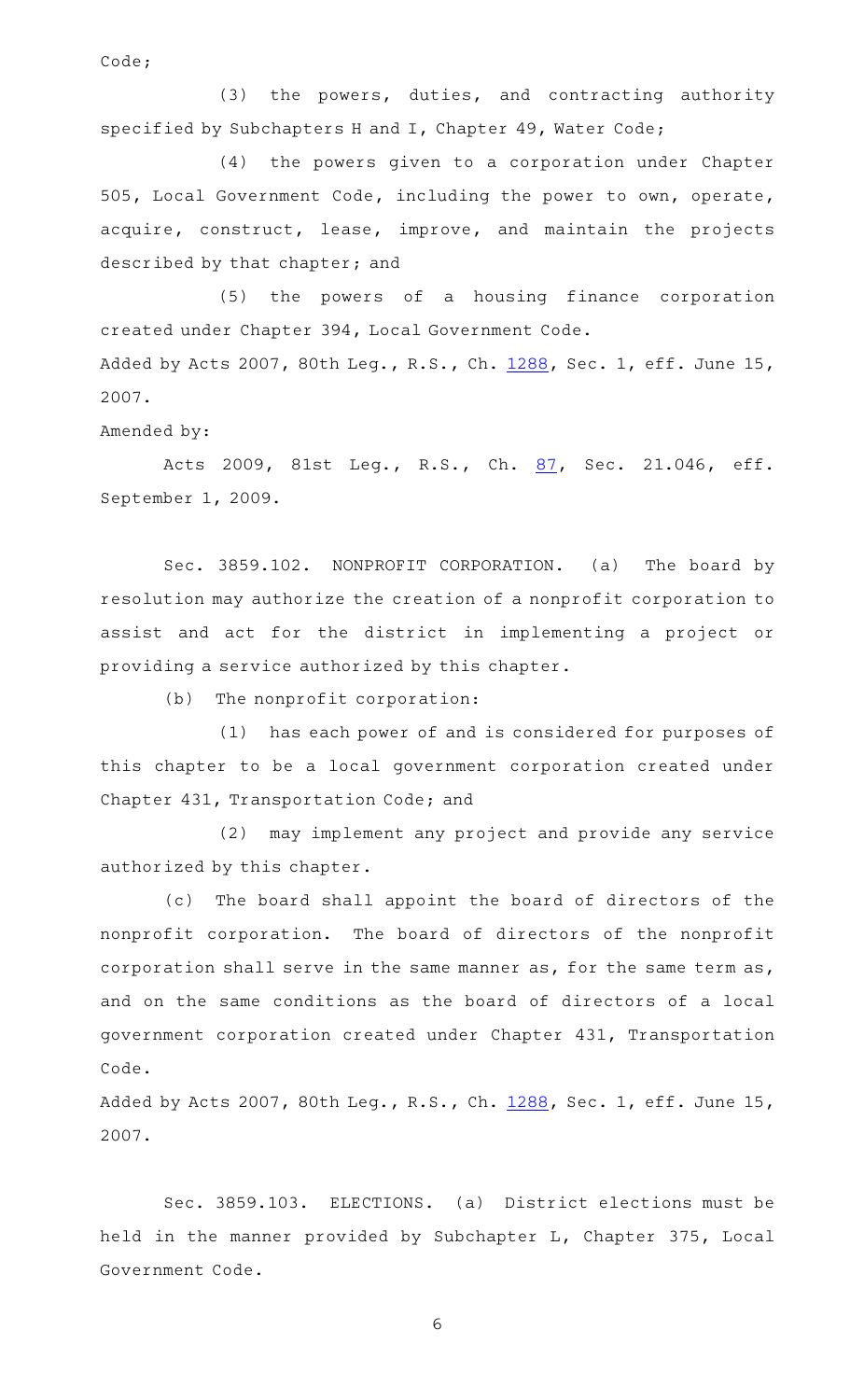(b) The board may submit multiple purposes in a single proposition at an election.

Added by Acts 2007, 80th Leg., R.S., Ch. [1288,](http://www.legis.state.tx.us/tlodocs/80R/billtext/html/HB04110F.HTM) Sec. 1, eff. June 15, 2007.

Sec. 3859.104. CONTRACT FOR LAW ENFORCEMENT AND SECURITY SERVICES. The district may contract with:

(1) Harris County or the City of Houston for the county or city to provide law enforcement and security services for a fee; and

(2) a private entity for the private entity to provide supplemental security services.

Added by Acts 2007, 80th Leg., R.S., Ch. [1288,](http://www.legis.state.tx.us/tlodocs/80R/billtext/html/HB04110F.HTM) Sec. 1, eff. June 15, 2007.

Sec. 3859.105. ECONOMIC DEVELOPMENT PROGRAMS AND OTHER POWERS RELATED TO PLANNING AND DEVELOPMENT. (a) The district may establish and provide for the administration of one or more programs to promote state or local economic development and to stimulate business and commercial activity in the district, including programs to:

(1) make loans and grants of public money, including bond proceeds; and

(2) provide district personnel and services.

(b) The district has all of the powers of a municipality under Chapter 380, Local Government Code.

(c) The district is eligible to receive a grant from a municipality under Chapter 380, Local Government Code. Added by Acts 2007, 80th Leg., R.S., Ch. [1288,](http://www.legis.state.tx.us/tlodocs/80R/billtext/html/HB04110F.HTM) Sec. 1, eff. June 15, 2007.

Sec. 3859.106. ANNEXATION OR EXCLUSION OF TERRITORY. The district may annex or exclude land from the district in the manner provided by Subchapter C, Chapter 375, Local Government Code. Added by Acts 2007, 80th Leg., R.S., Ch. [1288,](http://www.legis.state.tx.us/tlodocs/80R/billtext/html/HB04110F.HTM) Sec. 1, eff. June 15, 2007.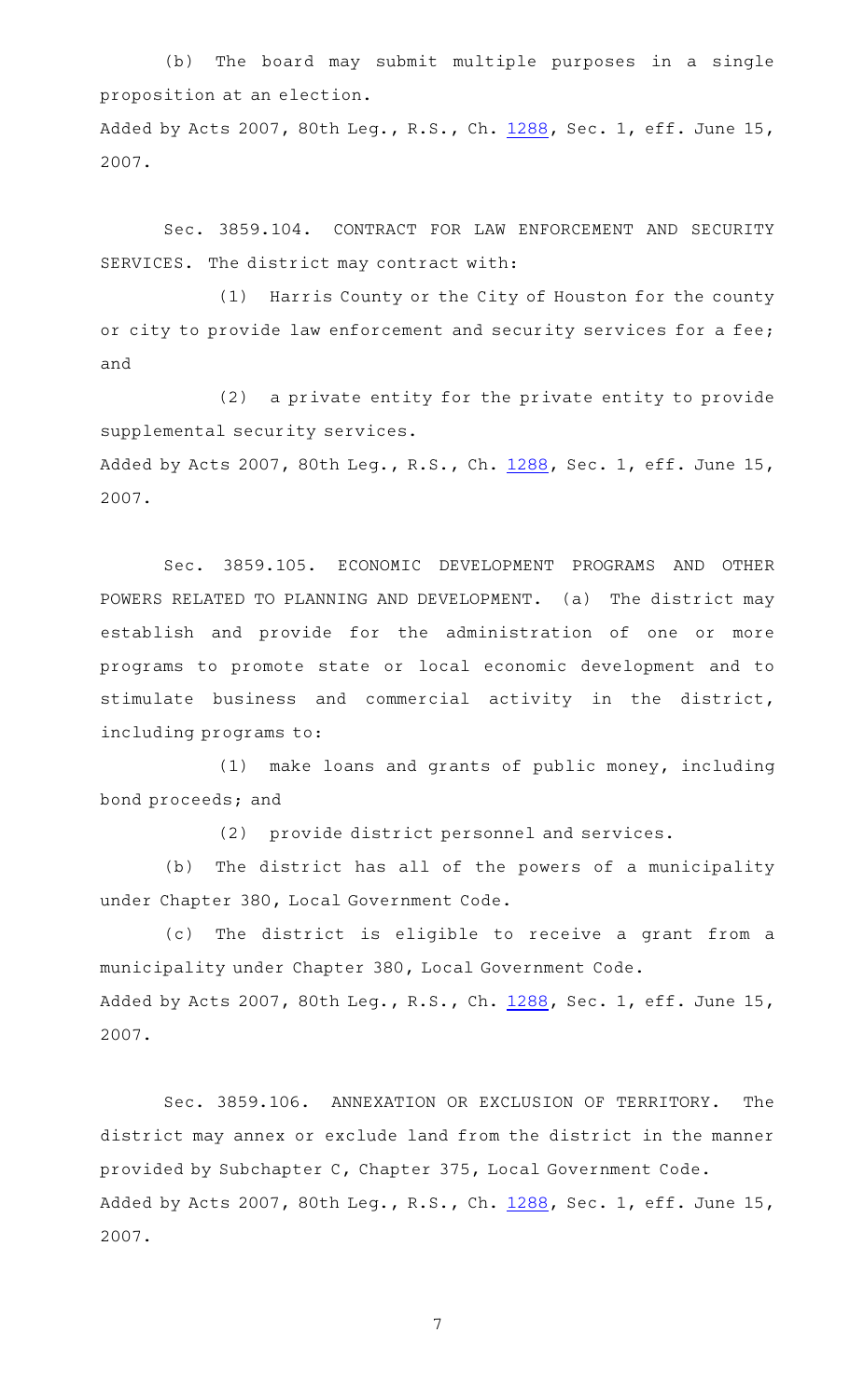Sec. 3859.107. NO EMINENT DOMAIN POWER. The district may not exercise the power of eminent domain. Added by Acts 2007, 80th Leg., R.S., Ch. [1288,](http://www.legis.state.tx.us/tlodocs/80R/billtext/html/HB04110F.HTM) Sec. 1, eff. June 15, 2007.

SUBCHAPTER D. PUBLIC TRANSIT SYSTEM AND PARKING FACILITIES

Sec. 3859.151. PUBLIC TRANSIT SYSTEM; PETITION REQUIRED. (a) The district may acquire, lease as lessor or lessee, construct, develop, own, operate, and maintain a public transit system to serve the area within the boundaries of the district.

(b) Before the district may act under Subsection (a), a petition must be filed with the district requesting the action with regard to a public transit system. The petition must be signed by owners of property representing a majority of either the total assessed value or the area of the real property in the district that abuts the right-of-way in which the public transit system is proposed to be located. The determination of a majority is based on the property owners along the entire right-of-way of the proposed transit project and may not be calculated on a block-by-block basis.

Added by Acts 2007, 80th Leg., R.S., Ch. [1288,](http://www.legis.state.tx.us/tlodocs/80R/billtext/html/HB04110F.HTM) Sec. 1, eff. June 15, 2007.

Sec. 3859.152. PARKING FACILITIES AUTHORIZED; OPERATION BY PRIVATE ENTITY; TAX EXEMPTION. (a) The district may acquire, lease as lessor or lessee, construct, develop, own, operate, and maintain parking facilities, including:

(1) lots, garages, parking terminals, or other structures or accommodations for the parking of motor vehicles; and

(2) equipment, entrances, exits, fencing, and other accessories necessary for safety and convenience in the parking of vehicles.

(b) A parking facility of the district must be either leased to or operated on behalf of the district by a private entity or an entity other than the district. The district's parking facilities are a program authorized by the legislature under Section 52-a,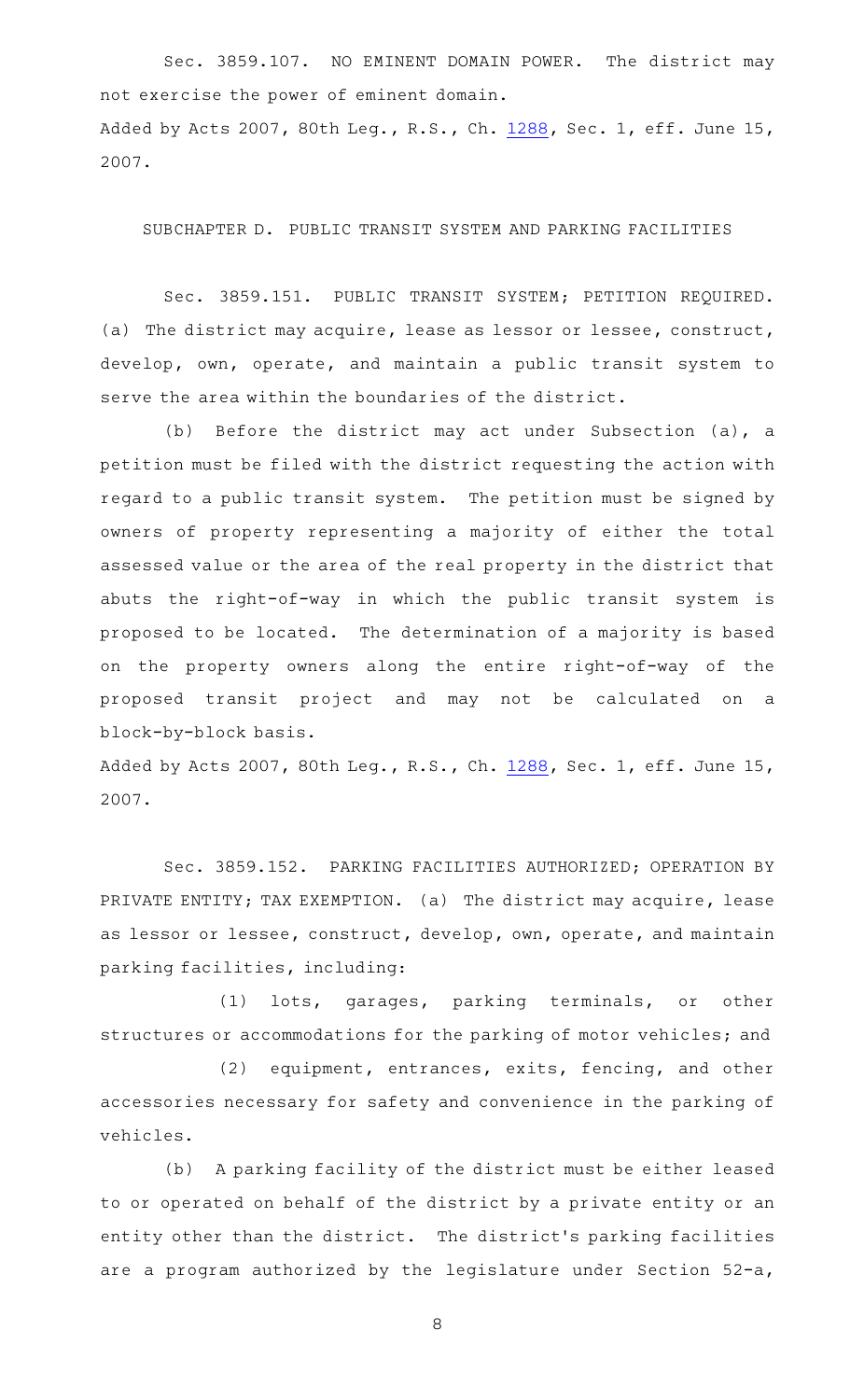Article III, Texas Constitution, and accomplish a public purpose under that section even if leased or operated by a private entity for a term of years.

(c) The district's public parking facilities and any lease to a private entity are exempt from the payment of ad valorem taxes and state and local sales and use taxes.

Added by Acts 2007, 80th Leg., R.S., Ch. [1288,](http://www.legis.state.tx.us/tlodocs/80R/billtext/html/HB04110F.HTM) Sec. 1, eff. June 15, 2007.

Sec. 3859.153. RULES. The district may adopt rules covering its public transit system or its public parking facilities except that a rule relating to or affecting the use of the public right-of-way or a requirement for off-street parking is subject to all applicable municipal charter, code, or ordinance requirements. Added by Acts 2007, 80th Leg., R.S., Ch. [1288,](http://www.legis.state.tx.us/tlodocs/80R/billtext/html/HB04110F.HTM) Sec. 1, eff. June 15, 2007.

Sec. 3859.154. FINANCING OF PUBLIC TRANSIT SYSTEM OR PARKING FACILITIES. (a) The district may use any of its resources, including revenue, assessments, taxes, and grant or contract proceeds, to pay the cost of acquiring and operating a public transit system or public parking facilities.

(b) The district may set and impose fees, charges, or tolls for the use of the public transit system or the public parking facilities and may issue bonds or notes to finance the cost of these facilities.

(c) Except as provided by Section 3859.151, if the district pays for or finances the cost of acquiring or operating a public transit system or public parking facilities with resources other than assessments, a petition of property owners or a public hearing is not required.

Added by Acts 2007, 80th Leg., R.S., Ch. [1288,](http://www.legis.state.tx.us/tlodocs/80R/billtext/html/HB04110F.HTM) Sec. 1, eff. June 15, 2007.

Sec. 3859.155. PAYMENT IN LIEU OF TAXES TO OTHER TAXING UNIT. If the district 's acquisition of property for a parking facility that is leased to or operated by a private entity results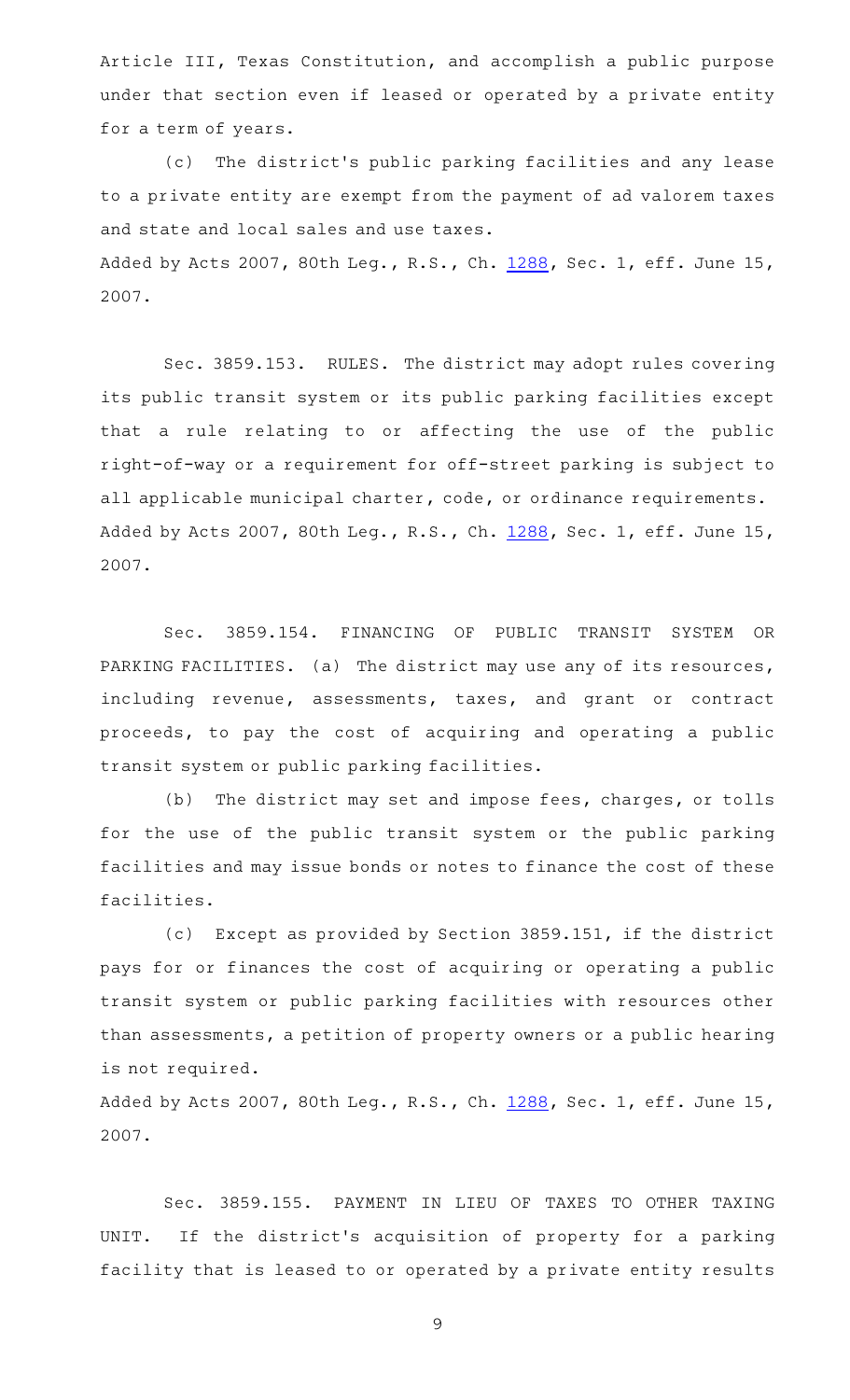in the removal from a taxing unit 's tax rolls of real property otherwise subject to ad valorem taxation, the district shall pay to the taxing unit in which the property is located, on or before January 1 of each year, as a payment in lieu of taxes, an amount equal to the ad valorem taxes that otherwise would have been imposed for the preceding tax year on that real property by the taxing unit, without including the value of any improvements constructed on the property.

Added by Acts 2007, 80th Leg., R.S., Ch. [1288,](http://www.legis.state.tx.us/tlodocs/80R/billtext/html/HB04110F.HTM) Sec. 1, eff. June 15, 2007.

### SUBCHAPTER E. FINANCIAL PROVISIONS

Sec. 3859.201. AUTHORITY TO IMPOSE ASSESSMENTS, AD VALOREM TAXES, AND IMPACT FEES. The district may impose, assess, charge, or collect an assessment, an ad valorem tax, an impact fee, or another fee in accordance with Chapter 49, Water Code, for a purpose specified by Chapter 375, Local Government Code, or as needed to exercise a power or function or to accomplish a purpose or duty for which the district was created.

Added by Acts 2007, 80th Leg., R.S., Ch. [1288,](http://www.legis.state.tx.us/tlodocs/80R/billtext/html/HB04110F.HTM) Sec. 1, eff. June 15, 2007.

Sec. 3859.202. MAINTENANCE TAX. (a) If authorized at an election held in accordance with Section 3859.103, the district may impose an annual ad valorem tax on taxable property in the district to maintain, restore, replace, or operate the district and improvements that the district constructs or acquires or the district 's facilities, works, or services.

 $(b)$  The board shall determine the tax rate. Added by Acts 2007, 80th Leg., R.S., Ch. [1288,](http://www.legis.state.tx.us/tlodocs/80R/billtext/html/HB04110F.HTM) Sec. 1, eff. June 15, 2007.

Sec. 3859.203. ASSESSMENT IN PART OF DISTRICT. An assessment may be imposed on only a part of the district if only that part will benefit from the service or improvement. Added by Acts 2007, 80th Leg., R.S., Ch. [1288,](http://www.legis.state.tx.us/tlodocs/80R/billtext/html/HB04110F.HTM) Sec. 1, eff. June 15,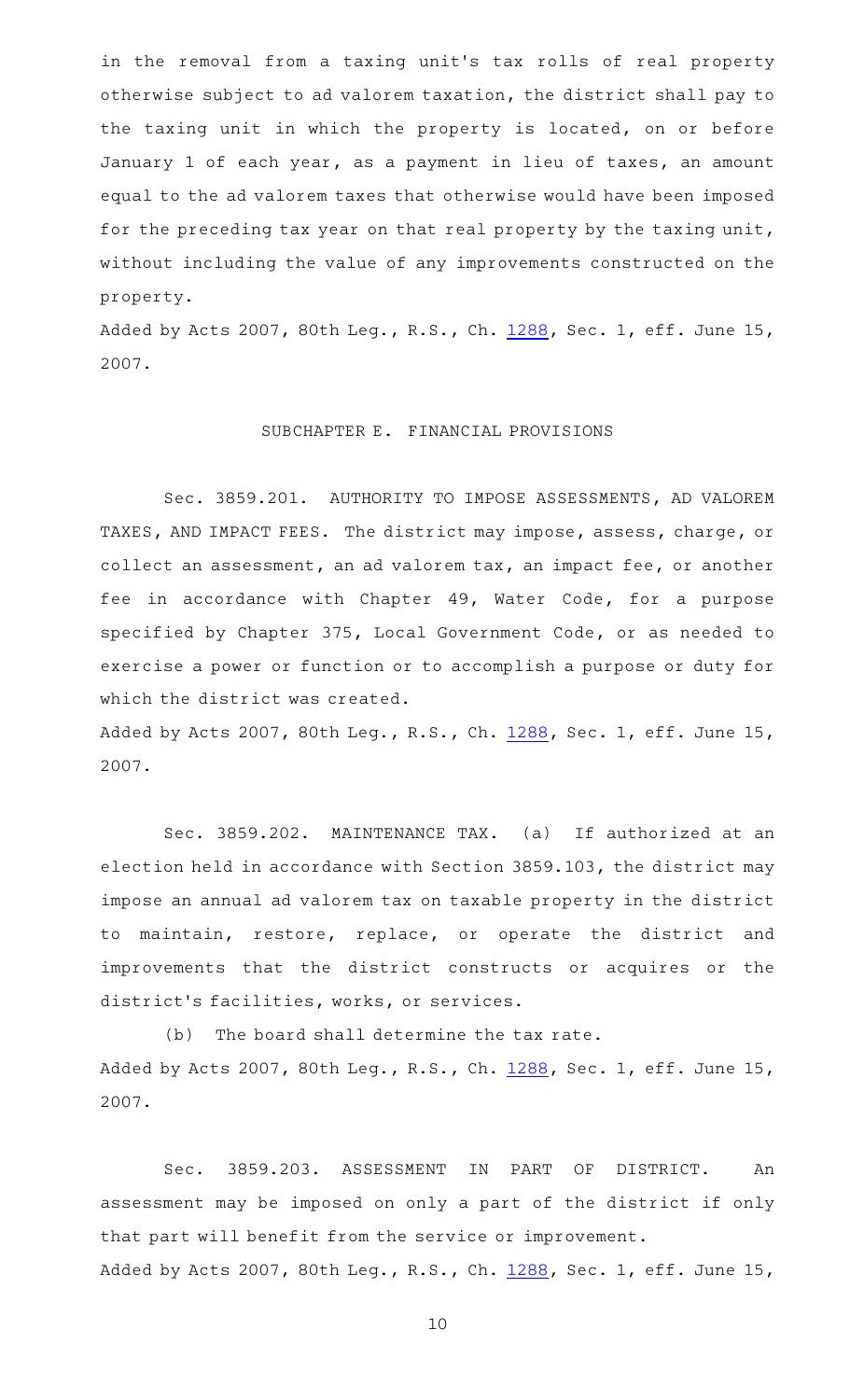2007.

Sec. 3859.204. PETITION REQUIRED FOR ASSESSMENT AND FOR FINANCING SERVICES AND IMPROVEMENTS. (a) The board may not impose an assessment or finance a service or improvement project under this chapter unless a written petition requesting the improvement or service has been filed with the board.

 $(b)$  The petition must be signed by:

 $(1)$  the owners of a majority of the assessed value of real property in the district or in the area of the district that will be subject to the assessment as determined by the most recent certified tax appraisal roll for Harris County; or

(2) at least 25 persons who own real property in the district or the area of the district that will be subject to the assessment, if more than 25 persons own real property in the district or area that will be subject to the assessment as determined by the most recent certified tax appraisal roll for Harris County.

Added by Acts 2007, 80th Leg., R.S., Ch. [1288,](http://www.legis.state.tx.us/tlodocs/80R/billtext/html/HB04110F.HTM) Sec. 1, eff. June 15, 2007.

Sec. 3859.205. ASSESSMENTS CONSIDERED TAXES. For purposes of a title insurance policy issued under Title 11, Insurance Code, an assessment is a tax.

Added by Acts 2007, 80th Leg., R.S., Ch. [1288,](http://www.legis.state.tx.us/tlodocs/80R/billtext/html/HB04110F.HTM) Sec. 1, eff. June 15, 2007.

Sec. 3859.206. LIENS FOR ASSESSMENTS; SUITS TO RECOVER ASSESSMENTS. (a) An assessment imposed on property under this chapter is a personal obligation of the person who owns the property on January 1 of the year for which the assessment is imposed. If the person transfers title to the property, the person is not relieved of the obligation.

(b) On January 1 of the year for which an assessment is imposed on a property, a lien attaches to the property to secure the payment of the assessment and any interest accrued on the assessment. The lien has the same priority as a lien for district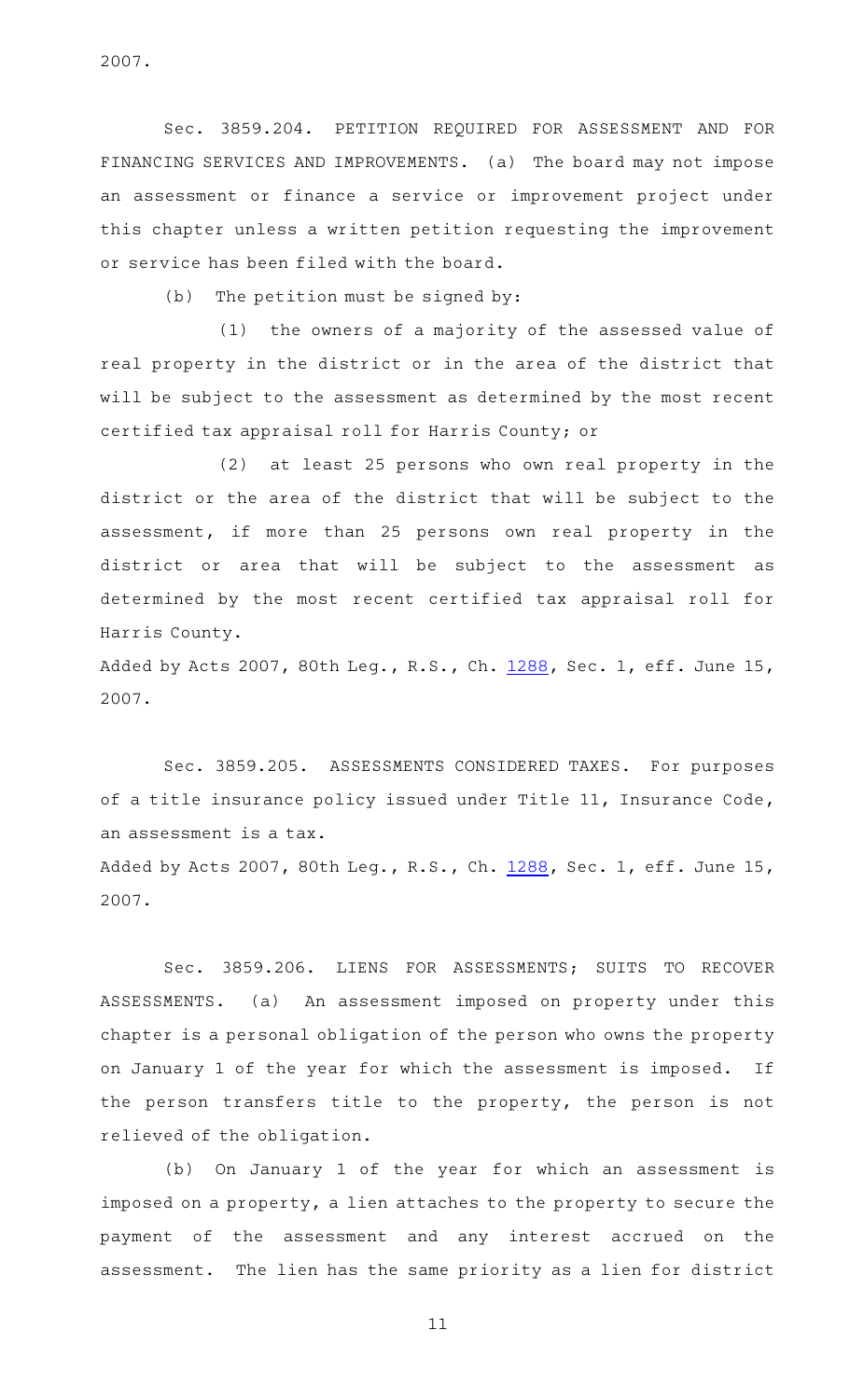taxes.

(c) Not later than the fourth anniversary of the date on which a delinquent assessment became due, the district may file suit to foreclose the lien or to enforce the obligation for the assessment, or both, and for any interest accrued.

(d) In addition to recovering the amount of the assessment and any accrued interest, the district may recover reasonable costs, including attorney's fees, that the district incurs in foreclosing the lien or enforcing the obligation. The costs may not exceed an amount equal to 20 percent of the assessment and interest.

(e) If the district does not file a suit in connection with a delinquent assessment on or before the last date on which the district may file suit under Subsection (c), the assessment and any interest accrued is considered paid.

Added by Acts 2007, 80th Leg., R.S., Ch. [1288,](http://www.legis.state.tx.us/tlodocs/80R/billtext/html/HB04110F.HTM) Sec. 1, eff. June 15, 2007.

Sec. 3859.207. PROPERTY OF CERTAIN UTILITIES EXEMPT FROM ASSESSMENT AND IMPACT FEES. The district may not impose an impact fee or assessment on the property, including equipment or facilities, of:

(1) an electric utility as defined by Section  $31.002$ , Utilities Code;

(2) a gas utility as defined by Section 101.003 or 121.001, Utilities Code;

(3) a telecommunications provider as defined by Section 51.002, Utilities Code; or

 $(4)$  a cable operator as defined by 47 U.S.C. Section 522.

Added by Acts 2007, 80th Leg., R.S., Ch. [1288,](http://www.legis.state.tx.us/tlodocs/80R/billtext/html/HB04110F.HTM) Sec. 1, eff. June 15, 2007.

Sec. 3859.208. USE OF ELECTRICAL OR OPTICAL LINES. (a) The district may impose an assessment to pay the cost of:

(1) burying or removing electrical power lines, telephone lines, cable or fiber optic lines, or any other type of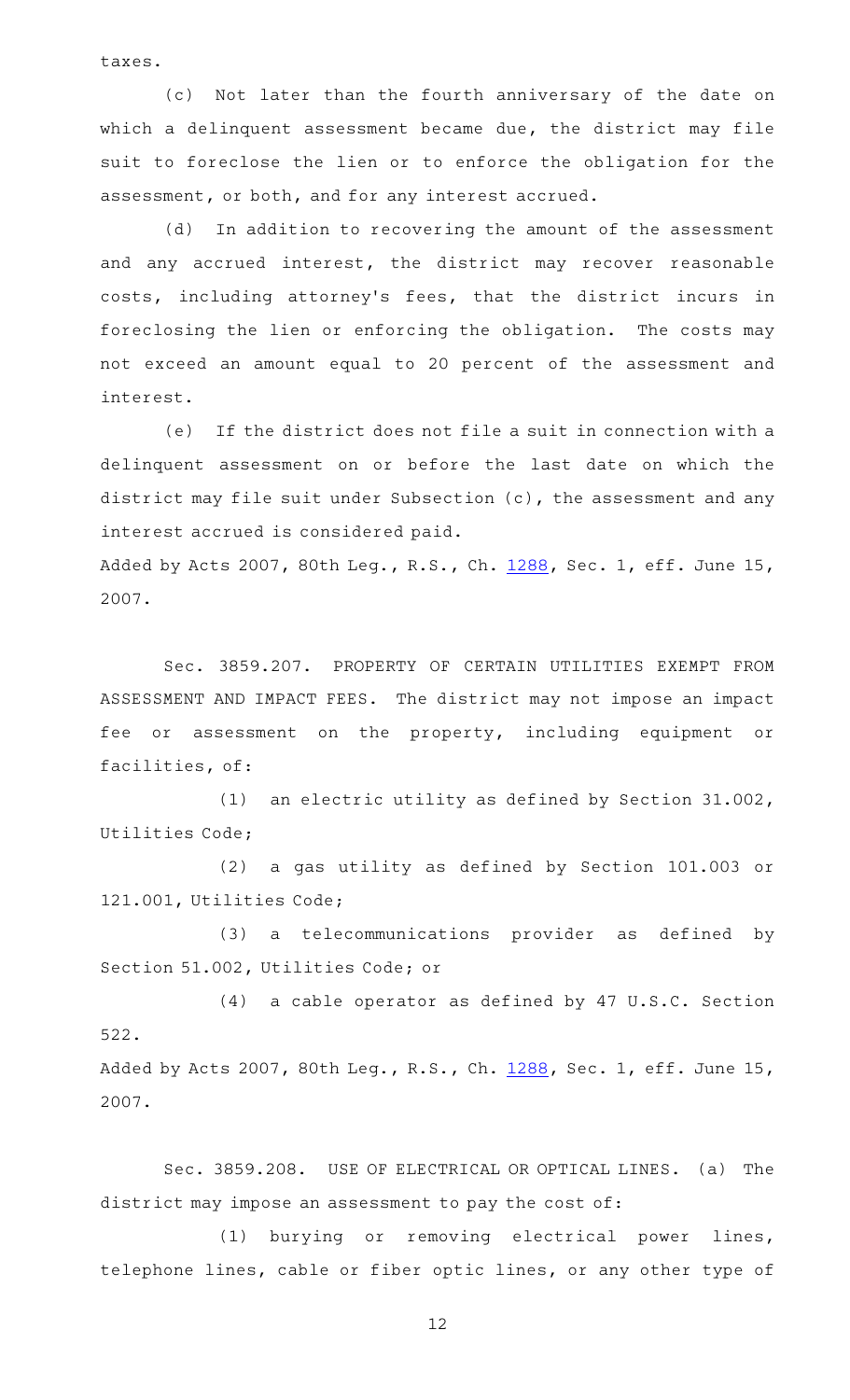electrical or optical line;

(2) removing poles and any elevated lines using the poles; and

(3) reconnecting the lines described by Subdivision (2) to the buildings or other improvements to which the lines were connected.

(b) The district may acquire, operate, or charge fees for the use of the district conduits for:

 $(1)$  another person's:

- $(A)$  telecommunications network;
- (B) fiber-optic cable; or
- (C) electronic transmission line; or

(2) any other type of transmission line or supporting facility.

(c) The district may not require a person to use a district conduit.

Added by Acts 2007, 80th Leg., R.S., Ch. [1288,](http://www.legis.state.tx.us/tlodocs/80R/billtext/html/HB04110F.HTM) Sec. 1, eff. June 15, 2007.

Sec. 3859.209. DEBT. The district may issue bonds, notes, or other debt obligations in accordance with Subchapters I and J, Chapter 375, Local Government Code, for a purpose specified by that chapter or as required to exercise a power or function or to accomplish a purpose or duty for which the district was created. Added by Acts 2007, 80th Leg., R.S., Ch. [1288,](http://www.legis.state.tx.us/tlodocs/80R/billtext/html/HB04110F.HTM) Sec. 1, eff. June 15, 2007.

## SUBCHAPTER F. DISSOLUTION

Sec. 3859.251. DISSOLUTION OF DISTRICT WITH OUTSTANDING DEBT. (a) The district may be dissolved as provided by Subchapter M, Chapter 375, Local Government Code, except that Section 375.264, Local Government Code, does not apply to the district.

(b) If the district has debt when it is dissolved, the district shall remain in existence solely for the purpose of discharging its bonds or other obligations according to their terms.